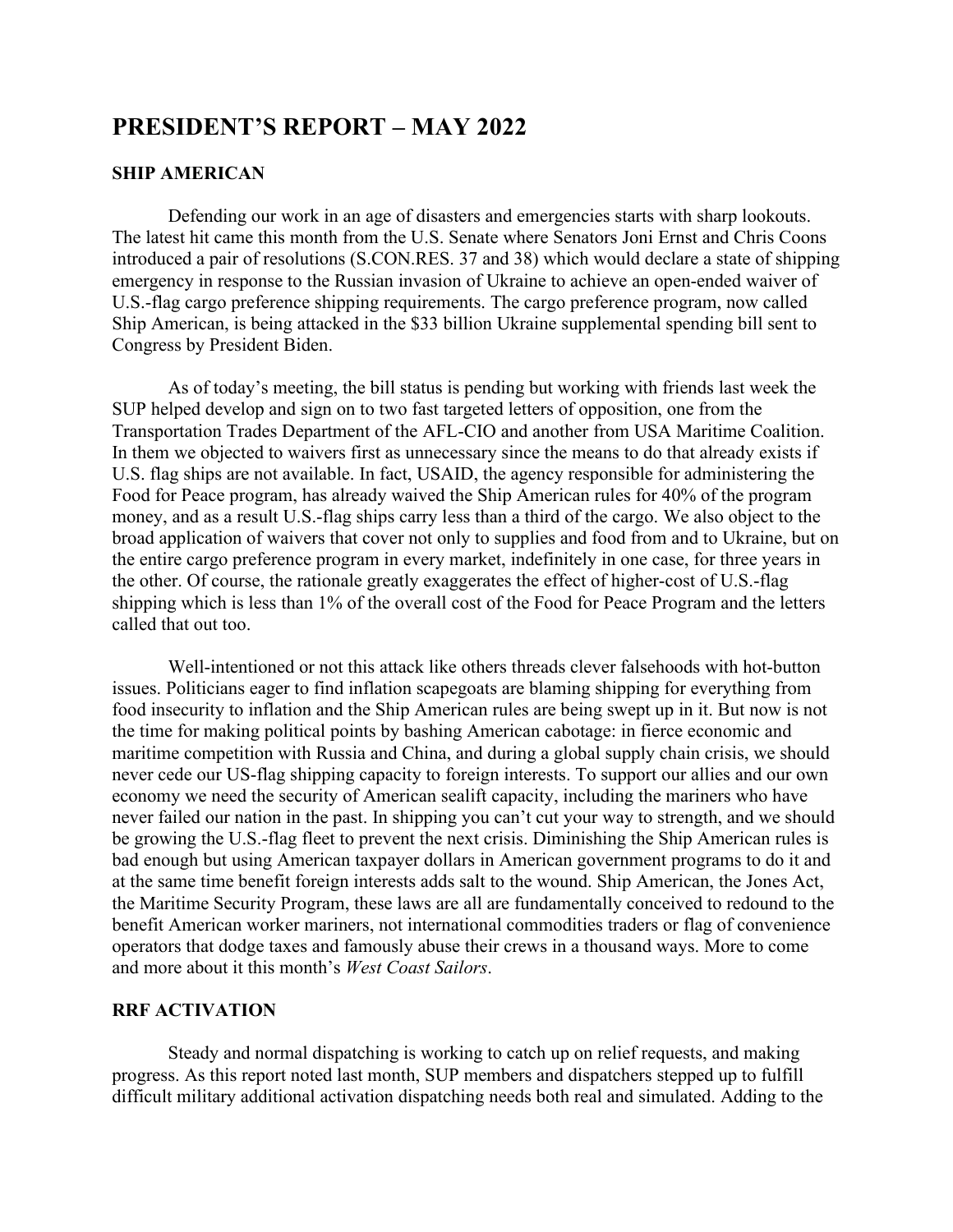surge in activity is the changing out of crews for shipyard activations, which come with their own unique challenges and generally adds to the degree of difficulty. Another *Watson*-class ship will soon depart the yard, and another payoff go into ROS, and then crew up again for the yard. Now comes the strong probability of pending real activation of Ready Reserve ships, perhaps as many as five, in support of military movements particularly in Europe. Both issues will again test our capabilities and I urge all hands to remain available to sail as a matter of reputational professionalism and in support of the United States government. Contact Union dispatchers in advance to signal your readiness.

# **UFCW 5 NEGOTIATIONS**

After months of bargaining a tentative agreement was reached with Local 5's Executive Board and management. This was preceded by a call for proposals, research of issues, and polling of members starting in October of 2021. In November each member was contacted for feedback and invitations to submit proposals for the negotiations. Formal notice was filed with the Employer and bargaining commenced in and through December. A cumulative package proposal, presented essentially by the employer as final, was received before expiration on December 31. The Negotiating Committee however pressed for a better set of outcomes and so a series of revised proposals were drafted, vetted, and re-proposed. Tangible economics were mostly static, but more proposals and counterproposals with different configurations were exchanged, and many meetings with the Negotiating Committee ensued. The Local 5 Executive Board needed more time to review the package and together with management's medical leave delay, the acceptance of Local 5 of our tentative and subject to ratification proposal came at their April meeting. A series of new meetings with the Negotiating Committee on the specifics of the Memorandum of Agreement were held and were followed by a question-and-answer session with the entire unit. The ratification vote of the members working under that Agreement is now underway and the results are pending. Will keep the membership informed.

# **APL MARITIME**

**President Wilson**: This ship arrived in China on February 9 and after discharging cargo and 12 days in a quarantine anchorage entered a Shanghai shipyard and work commenced in a drydock. Shifting to a wet berth on March 21, an Omicron wave of coronavirus hit China and te government's rigidly extreme COVID lockdown went into full force. It has persist now for more than six weeks creating an event with vast implication and global impact on economies, national supply chains, carriers, customers and workers. For SUP members other crew employed in President Wilson it manifested first as extreme restriction and isolation as shipyard workers stayed away from work, and movement throughout the vast city came to a standstill.

Contacted by the delegate, SUP probed management for information and immediate assistance. Getting reliable official information from the Chinese government, never good in the best of times, remains a major obstacle to an effective response. But immediate harm by COVID exposure was seen to be relatively low risk since there was no interaction with untested and unprotected shore-based personnel. Ensuring reliable communication with the ship and shorebased support was next. Management responded by setting up a continuous 24/7 watch and a daily call (now every other day) with the ship's captain who also sends a daily update on a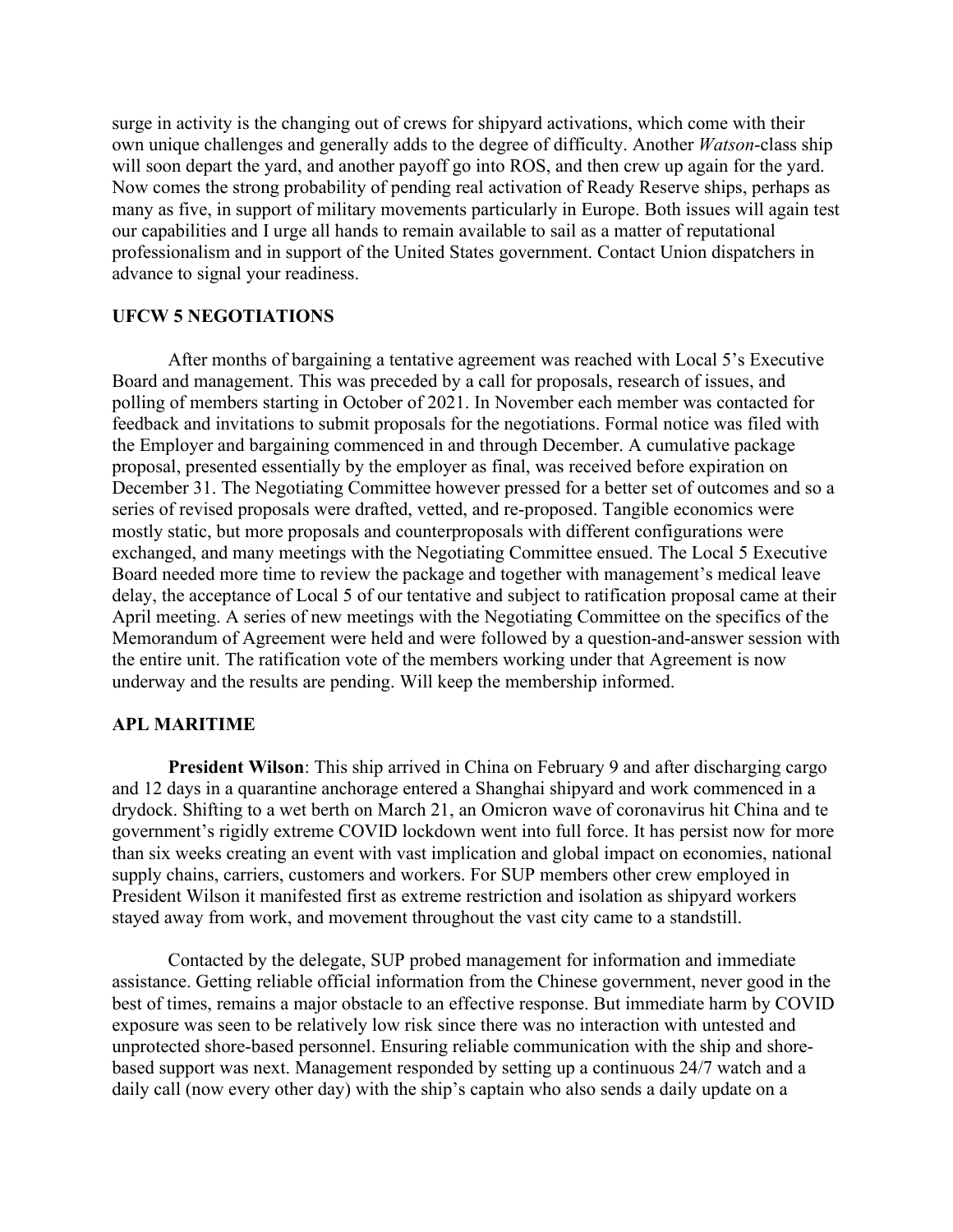prioritized list of issues and included an update to the Unions via SUP anytime on request. The process now includes routine contact with U.S. Embassy in Shanghai and Beijing along with the U.S. Coast Guard Far East. Medical contingencies planning was our next area of concern and inquiry and we eventually determined that medical treatment was possible via a combination of management working with U.S. Embassy staff, company agents and P & I insurance agents. One crew member has successfully received such treatment so far. Operational contingency planning was next but depended (and continues to depend) almost entirely on shipyard workers working to at minimum make the ship seaworthy enough to consider a departure under tow. On our suggestion, other options were examined, such as escorted personnel transfer through airports or to other APL ships or U.S.-flag ships either in port or at anchor. Although rejected as not feasible at the present time, we will continue to push for accelerated departure and relief options.

Stores and provisioning were next and faced major obstacles as deliveries stopped in the largest and strictest lockdown of people, vehicles, and goods since the beginning of the pandemic. Positive testers at government checkpoints were removed to restricted quarantines and truckers and others would not risk movement even if it were possible. Eventually, the combined efforts of management, agents and Department of State personnel and others produced limited stores deliveries, although in still inadequate quantities. Now however stores are on a weekly delivery cycle. Potable water was taken on and the ship's engineers had adequate treatment chemicals at least for that load. Bottled water was loaded. Ventilation systems were confirmed working. Trash was removed. Through it all lodging claims were paid. On May 3 shipyard workers started to return to other ships in the queue and on May 6 management reported that vendors were getting through the gates and a reduced contingent of shipyard workers had returned to work on the ship.

Meanwhile the Unions keep pressing for better conditions and favorable adjustments. APL agreed that crew concerns will be paramount in future shipyard planning, taking into account the prolonged uncertainty and various problems of COVID lockdown. Entangled in this stranding, the crew of President Wilson continues to do its best and is withstanding the hardship, uncertainty, and insecurity with stoic fortitude – SUP style.

[UPDATE: May 10, 2022: Management advised that shipyard is projecting a full complement of shipyard workers (roughly 500) by May 14<sup>th</sup>. On Sunday, May 8 ship received a large order of food along with promise of more regular quantities in the future.]

**Labor Relations**: On May 6, APL Vice President and Chief Operating Officer Matt Tucker announced that Gregory Doyle was joining the company as the new Executive Vice President in charge of U.S. flag operations including Labor and Crewing. Reporting to Mr. Doyle is a new Director of Labor Relations, Capt. Michael LeBonte, who took over the day-to-day Union liaison and crew communications and management and trustee roles from the retired John Dragone. After introductions I registered several outstanding issues and beefs, primarily focused on the ongoing efforts to improve *President Wilson* and standby testing procedures in LA, but also noting pending trustee pension and welfare issues.

# **HOLIDAYS**